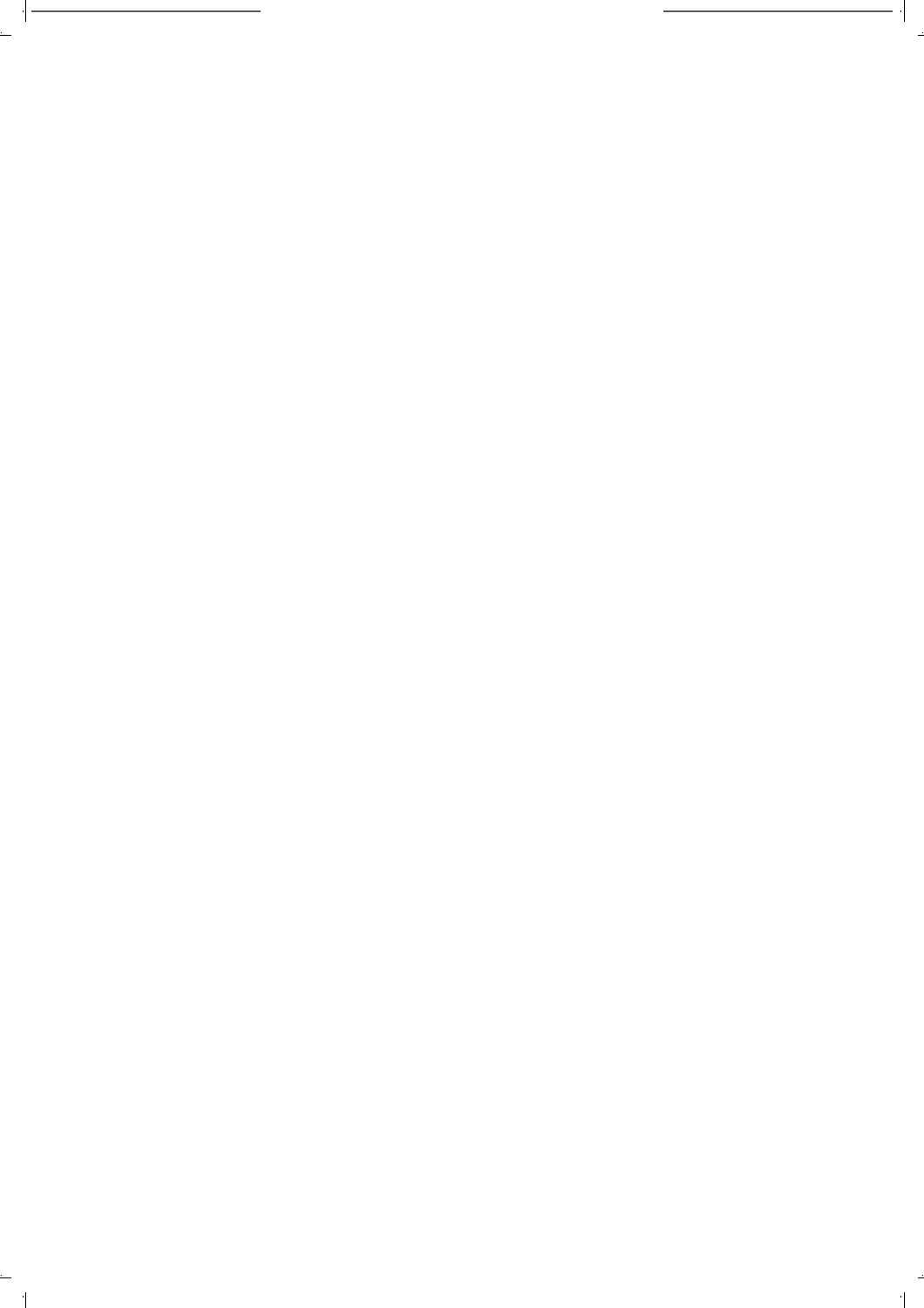

## 3.1 Scope of the population

The population of active enterprises is intrinsically linked to the definitions of births and deaths that follow and the thresholds used in these definitions. The following populations of active enterprises are distinguished, depending on the employee thresholds that are applied.

| -N           | Population of active enterprises including all employers and non-employers                  |
|--------------|---------------------------------------------------------------------------------------------|
| <sup>N</sup> | Population of active employer enterprises (at least one employee)                           |
| $N_{\gamma}$ | Population of active employer enterprises with at least two employees                       |
| N(0)         | Population of active non-employer enterprises. This is the same as $N - N$ .                |
| N(0,1)       | Population of active enterprises with no or one employee. This is the same as $N - N_{n}$ . |

The population of active enterprises including all employers and non-employers (N) consists of all enterprises that had either turnover or employment at any time during the reference period. If there is insufficient information on turnover or employment to determine whether or not an enterprise is active, then national methods leading to this aim will be accepted.

If the threshold for births and deaths, or target enterprises, is enterprises with 1 or more employees then the population of active enterprises  $(N_1)$  should also be based on this threshold. The same principle follows for targets 2 or more employees and so on. The employment used as a threshold for these populations should be based on the annual average in head counts over the operating period of the enterprise (please refer to section 5.3 "Employment in newly born enterprises" for further explanations on measuring the number of employees). If there is insufficient information on turnover or employment to determine whether or not an enterprise is active, then national methods leading to this aim will be accepted.

Populations  $N_1$  and  $N_2$  will be the denominators for the employer and economic birth and death rates as shown in Chapter 5. Populations N(0) and N(0,1) will be needed for the methodology to identify these births and deaths.

This scope is restricted slightly in terms of economic activity and legal form as discussed in the following paragraphs, but, at least for EU Member States, it includes the vast majority of economically significant units.

Irrespective of the thresholds used, the population of active enterprises for the purposes of calculating indicators excludes those enterprises classified to ISIC Rev. 4 sections A, O, T and U. These activities are excluded because they are not yet compulsory for statistical business registers in the EU or are not relevant for the purposes of business demography.

Similarly, enterprises with the legal forms of central or local government are excluded from this population. This is partly because there is no agreed interpretation of the enterprise definition for these legal forms, partly because they have a different role in the context of entrepreneurship and economic growth policy making. Most of them will be classified to ISIC Rev. 4 section O, which is already excluded as described above.

Data are required on populations for two main reasons:

- <sup>N</sup> to provide the denominator for a wide range of indicators, and thus ensure a degree of comparability between countries with economies of different sizes
- <sup>N</sup> to appreciate general trends in the patterns and relative contributions of different sectors of the economy over time.

## 3.2 Indicators

As well as providing the denominator for a range of indicators, the population of active enterprises can also be used to produce various useful indicators itself, particularly relating to the evolution of the population over time. Such indicators allow the trends in the population to be analysed, e.g. the extent and speed of the move to a service based economy, or the rate of growth of information and communication technology (ICT) activities.